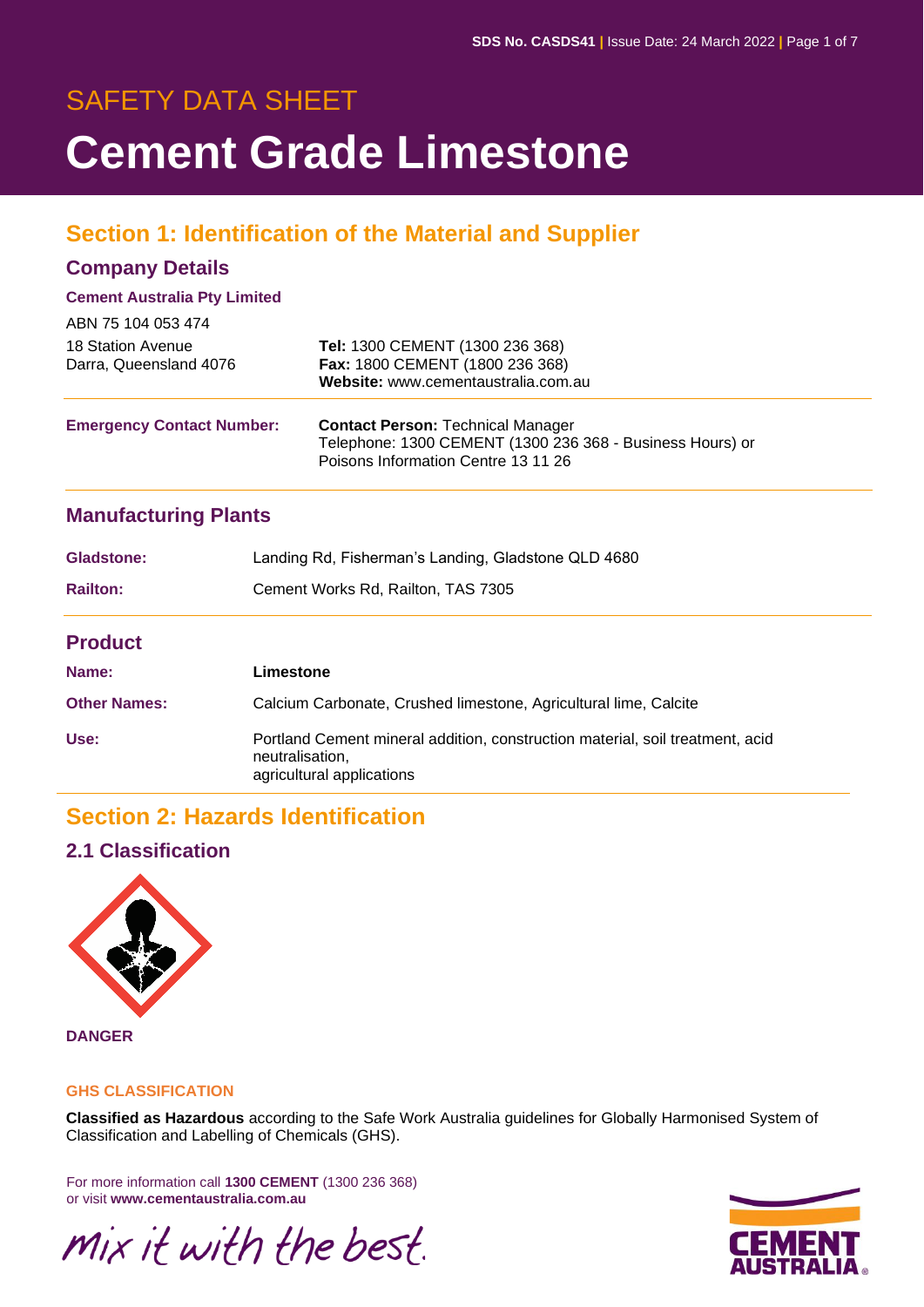**Not classified as Dangerous Goods** according to the Australian Code for the Transport of Dangerous Goods by Road and Rail. (7th edition)

#### **Hazard Class and Category**

**Specific Target Organ Toxicity (Repeated Exposure): Category 2 Carcinogenicity: Category 1A**

#### **2.2 GHS Label elements**

**Pictograms and Signal Words**



**DANGER**

#### **Hazard Statement(s)**

| H350 | May cause cancer by inhalation.                                    |
|------|--------------------------------------------------------------------|
| H373 | May cause damage to organs through prolonged or repeated exposure. |

#### **Prevention Statement(s)**

| P <sub>201</sub> | Obtain special instructions before use.                                   |
|------------------|---------------------------------------------------------------------------|
| P <sub>202</sub> | Do not handle until all safety precautions have been read and understood. |
| <b>P260</b>      | Do not breathe dust/fume/gas/mist/vapours/spray.                          |
| P <sub>281</sub> | Use personal protective equipment as required.                            |

#### **Response Statement(s)**

P308+P313 F exposed or concerned: Get medical advice/ attention.

#### **Storage Statement(s)**

| P403+P233 | Store in a well-ventilated place. Keep container tightly closed. |
|-----------|------------------------------------------------------------------|
| P405      | Keep container tightly closed. Store locked up.                  |

#### **Disposal Statement(s)**

**P501** Dispose of unused contents or container as normal general waste or in accordance with jurisdictional regulations.

#### **2.3 Other hazards**

No information provided.

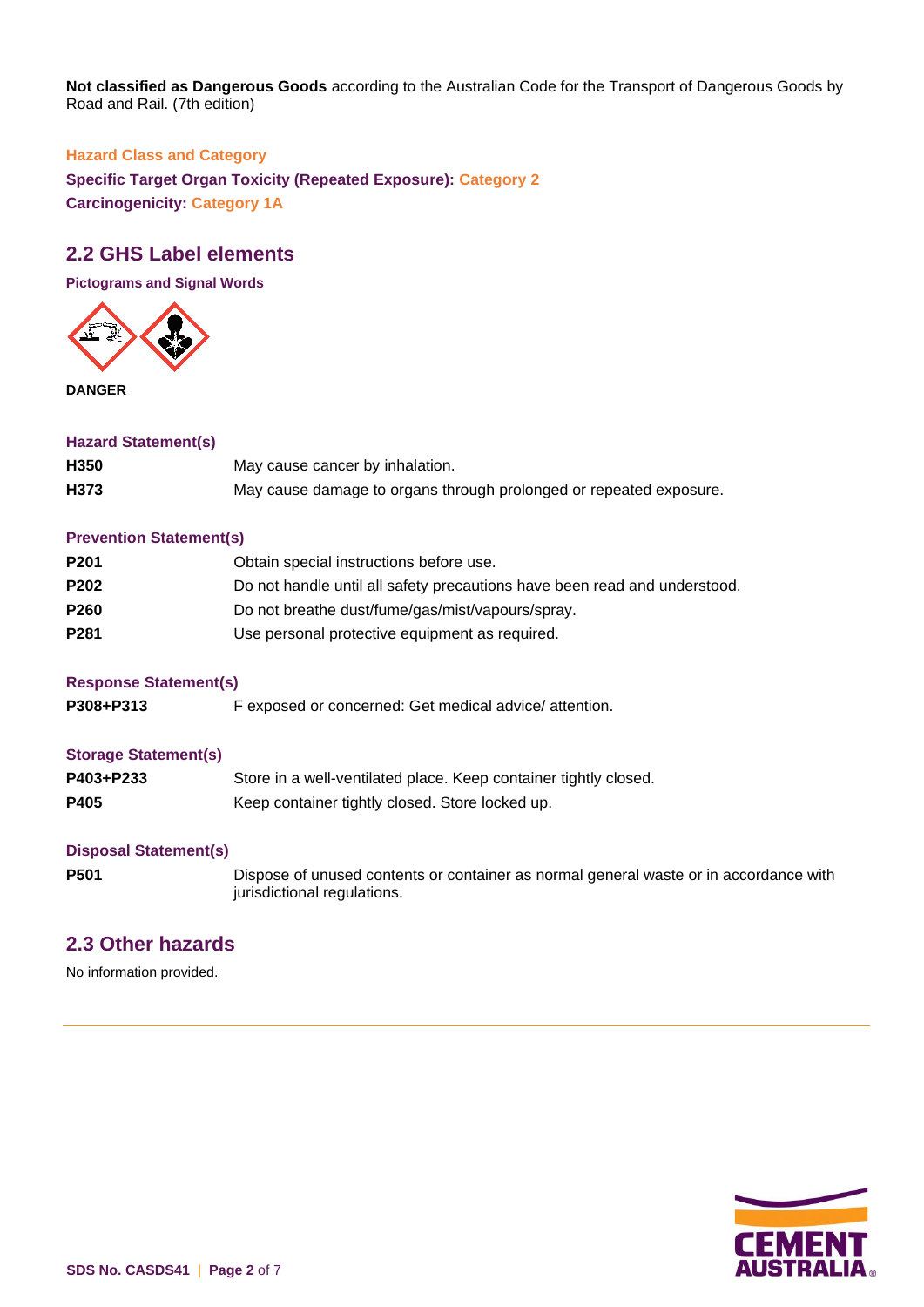### **Section 3: Composition/Information on Ingredients**

| <b>Chemical Entity</b>       | <b>Formula</b>    | Conc.     | <b>CAS Number</b> |
|------------------------------|-------------------|-----------|-------------------|
| Silica, Crystalline - Quartz | Si-O <sub>2</sub> | ${<}10\%$ | 14808-60-7        |
| Calcium Carbonate            | $Ca-C-O3$         | $>60\%$   | 1317-65-3         |
| Clay                         | Not Available     | $< 10\%$  | Not Available     |

#### **Section 4: First Aid Measures**

| Swallowed:                   | Rinse mouth and lips with water. Do not induce vomiting. Give 1 -2 large glasses of<br>water or milk. Never give liquids to an unconscious person. Seek urgent medical<br>attention. |
|------------------------------|--------------------------------------------------------------------------------------------------------------------------------------------------------------------------------------|
| Eyes:                        | Flush immediately with large amounts of water, lifting the lower and upper<br>lids occasionally. Seek medical attention.                                                             |
| Skin:                        | Wash affected area thoroughly with soap and water. Seek medical aid.                                                                                                                 |
| Inhalation:                  | Remove from exposure. If breathing is difficult or has stopped, administer<br>artificial respiration or oxygen as indicated. Immediately seek medical aid.                           |
| <b>First Aid Facilities:</b> | Eye wash station. Washing facilities with running water.                                                                                                                             |

## **Section 5: Fire Fighting Measures**

| <b>Flash Point:</b>                        | N/A                                                                                                                   |
|--------------------------------------------|-----------------------------------------------------------------------------------------------------------------------|
| <b>Hazchem Code:</b>                       | None allocated                                                                                                        |
| <b>Flammable Limits:</b>                   | N/A                                                                                                                   |
| <b>Extinguishing Media:</b>                | Considered non-combustible. Use media appropriate for surrounding fire.                                               |
| <b>Hazards from Combustion Products:</b>   | None                                                                                                                  |
| <b>Special Fire Fighting Procedures:</b>   | There are no unusual fire and explosion hazards. It has and is used to<br>prevent explosions and fires in coal mines. |
| <b>Unusual Fire and Explosion Hazards:</b> | Not combustible. Excessive dust generation creates a potential explosion<br>hazard.                                   |

#### **Section 6: Accidental Release Measures**

**Spills:** If spilt (bulk), wear dust-proof goggles, PVC/rubber gloves and a Class P1 (Particulate) respirator. Absorb with moist sand or similar and place in sealable containers for disposal.

#### **Section 7: Handling and Storage**

**Handling:** When supplied in bags these need to be handled in accordance with manual handling Code of Practice. **Storage:** Protect from moisture to prevent hardening. Storage of product may be in concrete silos, steel

### **Section 8: Exposure Controls/Personal Protection**

bins, or plastic lined multi-ply paper bags.

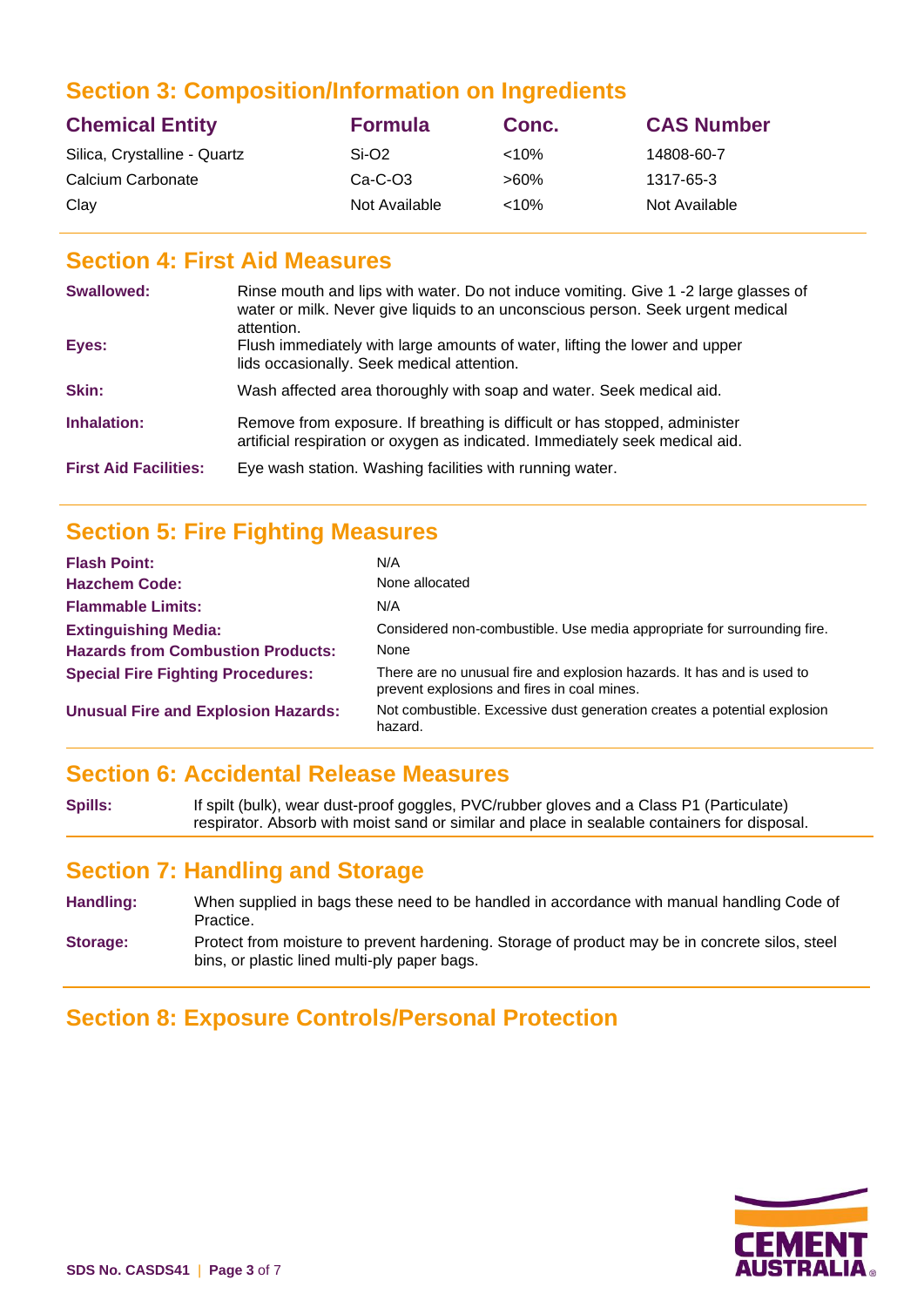#### **Exposure standards**

No exposure standards have been entered for this product.

|                                       |                  |       | <b>TWA</b>        |     | <b>STEL</b>       |
|---------------------------------------|------------------|-------|-------------------|-----|-------------------|
| Ingredient                            | <b>Reference</b> | ppm   | mg/m <sup>3</sup> | ppm | mg/m <sup>3</sup> |
| Aluminium & compounds                 | SWA [Proposed]   |       | 1                 |     |                   |
| Aluminium oxide                       | SWA [AUS]        |       | 10                | --  |                   |
| Calcium carbonate (Limestone, Marble) | SWA [AUS]        | $- -$ | 10                | --  |                   |
| Iron oxide fume $(Fe2O3)$ (as Fe)     | SWA [AUS]        | --    | 5                 | --  |                   |
| Magnesite                             | SWA [AUS]        |       | 10                |     |                   |
| Quartz (respirable dust)              | SWA [AUS]        | --    | 0.05              |     |                   |

#### **Biological limits**

No biological limit values have been entered for this product.

| PPE.                |                                                                                                                                                              |
|---------------------|--------------------------------------------------------------------------------------------------------------------------------------------------------------|
| Eyes/Face:          | Employees should be required to wear chemical safety splash goggles in situations where<br>direct contact with the product may result in eye injury.         |
| Body/Skin:          | Clean, body-covering clothing should be worn to prevent irritation in situation where direct<br>contact with product may occur or dust levels are excessive. |
| <b>Respiratory:</b> | Appropriate respiration selection depends on the type and magnitude of exposure.                                                                             |

## **Section 9: Physical and Chemical Properties**

| Appearance:                 | Crushed stone up to 40mm |
|-----------------------------|--------------------------|
| Odour:                      | No distinctive odour     |
| <b>Boiling Point:</b>       | Not applicable           |
| <b>Melting Point:</b>       | 2570°C CaO / 2800° F MgO |
| <b>Vapour Pressure:</b>     | Not applicable           |
| <b>Vapour Density:</b>      | Not applicable           |
| pH:                         | Not applicable           |
| <b>Evaporation Rate:</b>    | Not applicable           |
| <b>Solubility in Water:</b> | Negligible               |
| <b>Particle Size:</b>       | Up to 40mm               |

## **Section 10: Stability and Reactivity**

| <b>Chemical Stability:</b>                     | Chemically stable                                                                                  |
|------------------------------------------------|----------------------------------------------------------------------------------------------------|
| <b>Incompatibility:</b>                        | Acids, Chlorinated Phenols + Potassium Nitrate, Moleic<br>Anhydride, Nitroparaffins and Phosphorus |
| <b>Hazardous Decomposition or By-Products:</b> | None expected                                                                                      |
| <b>Conditions to avoid:</b>                    | Will not occur                                                                                     |

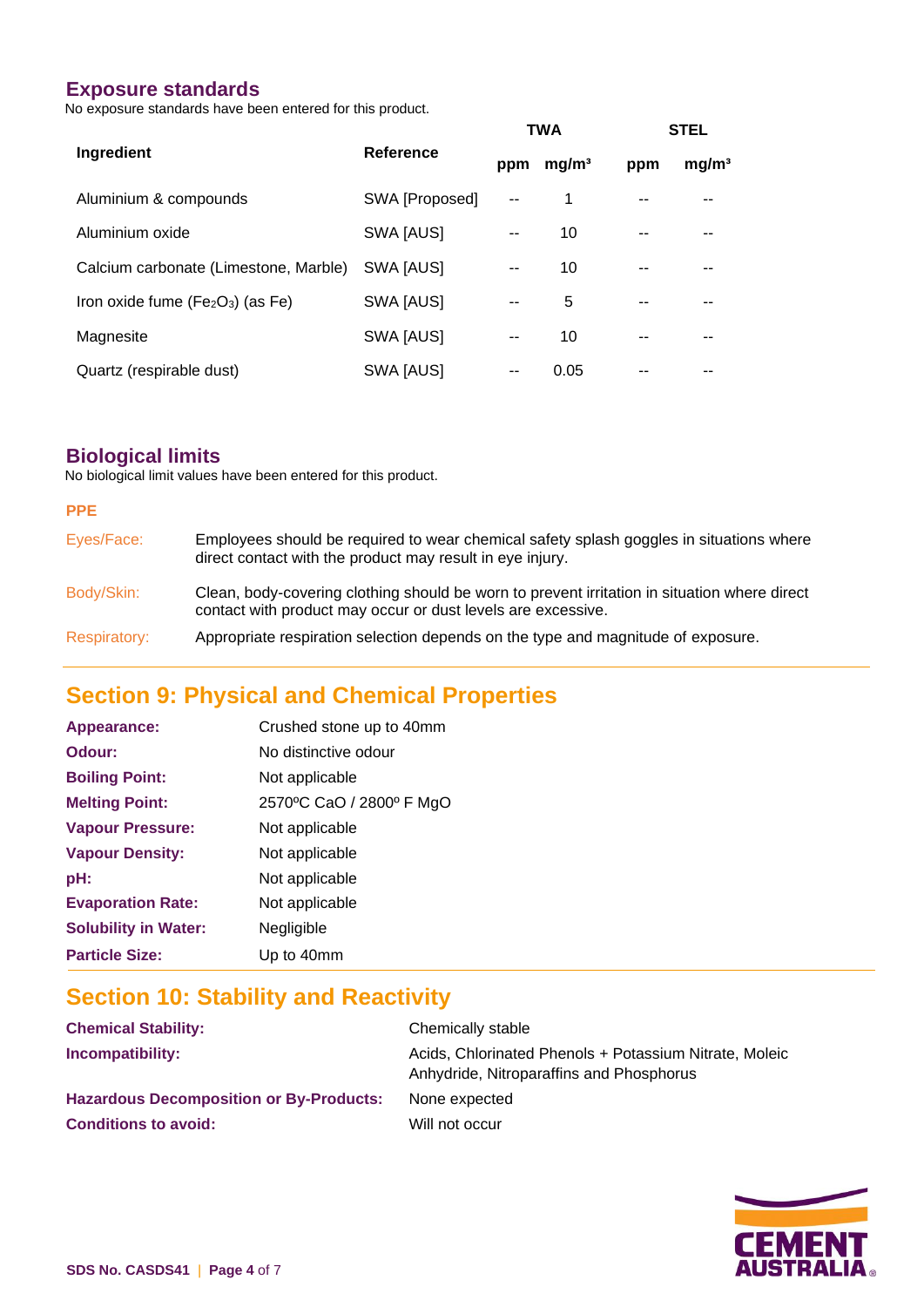## **Section 11: Toxicological Information**

#### **11.1 Information on toxicological effects**

**Acute toxicity** This product is expected to be of low toxicity. Under normal conditions of use, adverse health effects are not anticipated. However, ingestion of large quantities may result in nausea, vomiting and gastrointestinal irritation.

| <b>Ingredient</b>               | Oral LD50                                                                                                                                                                                                                                                                                     | Dermal LD50        | <b>Inhalation LC50</b> |
|---------------------------------|-----------------------------------------------------------------------------------------------------------------------------------------------------------------------------------------------------------------------------------------------------------------------------------------------|--------------------|------------------------|
| Calcium Carbonate               | $>$ 2000 mg/kg (rat)                                                                                                                                                                                                                                                                          | > 2000 mg/kg (rat) | $> 3.0$ mg/L           |
| Aluminium Oxide                 | > 5000 mg/kg (rat)                                                                                                                                                                                                                                                                            | --                 |                        |
| <b>Skin</b>                     | Not classified as a skin irritant. Contact may result in mechanical<br>irritation, redness and rash.                                                                                                                                                                                          |                    |                        |
| <b>Eye</b>                      | Not classified as an eye irritant. However, this product may cause<br>mechanical eye irritation with redness and lacrimation.                                                                                                                                                                 |                    |                        |
| <b>Sensitisation</b>            | Not classified as causing skin or respiratory sensitisation.                                                                                                                                                                                                                                  |                    |                        |
| <b>Mutagenicity</b>             | Insufficient data available to classify as a mutagen.                                                                                                                                                                                                                                         |                    |                        |
| <b>Carcinogenicity</b>          | Crystalline silica is classified as carcinogenic to humans (IARC Group<br>1). However, there is a body of evidence supporting the fact that<br>increased cancer risk would be limited to people already suffering from<br>silicosis.                                                          |                    |                        |
| <b>Reproductive</b>             | Insufficient data available to classify as a reproductive toxin.                                                                                                                                                                                                                              |                    |                        |
| <b>STOT - single exposure</b>   | Not classified as causing organ damage from single exposure.                                                                                                                                                                                                                                  |                    |                        |
| <b>STOT - repeated exposure</b> | Repeated exposure to respirable silica may result in pulmonary fibrosis<br>(silicosis). Silicosis is a fibronodular lung disease caused by deposition<br>in the lungs of fine respirable particles of crystalline silica. Principal<br>symptoms of silicosis are coughing and breathlessness. |                    |                        |
| <b>Aspiration</b>               | This product is a solid and aspiration hazards are not expected to<br>occur.                                                                                                                                                                                                                  |                    |                        |

### **Section 12: Ecological Information**

| <b>Ecotoxicity:</b> | Product forms a weak alkaline slurry when mixed with water.                                     |
|---------------------|-------------------------------------------------------------------------------------------------|
|                     | <b>Persistence and Degradability:</b> Product is persistent and would have a low degradability. |
| <b>Mobility:</b>    | A low mobility would be expected in a landfill situation.                                       |

### **Section 13: Disposal Considerations**

Limestone can be treated as a common waste for disposal or dumped into a landfill site in accordance with local authority guidelines.

Keep material out of storm water and sewer drains.

Measures should be taken to prevent dust generation during disposal, and exposure and personal precautions should be observed (see above).

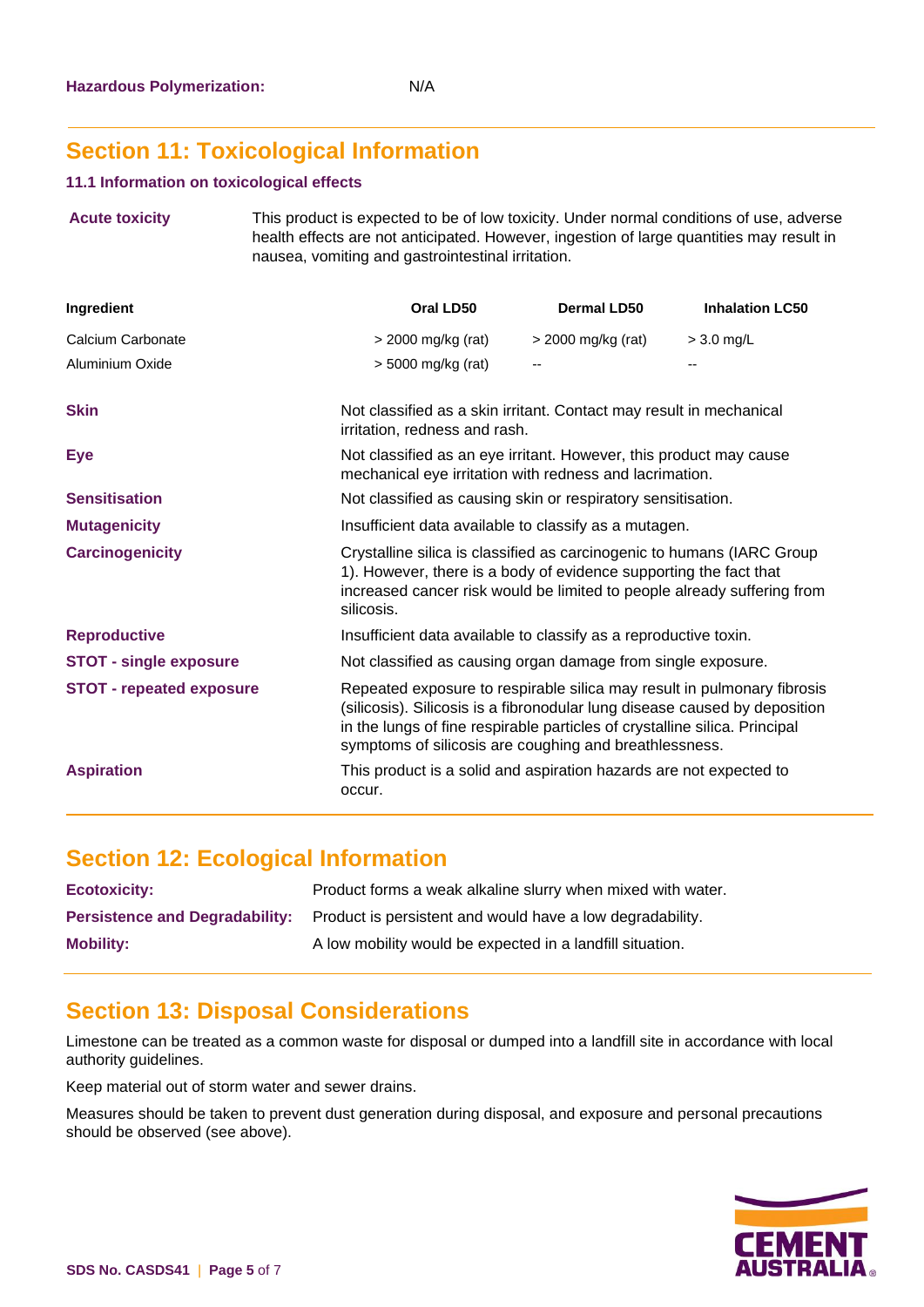## **Section 14: Transport Information**

| <b>UN Number:</b>                    | None allocated                      |
|--------------------------------------|-------------------------------------|
| <b>Proper Shipping Name:</b>         | None allocated                      |
| <b>Class and Subsidiary Risk:</b>    | None allocated                      |
| <b>Packing Group:</b>                | None allocated                      |
| <b>Special precautions for user:</b> | Avoid generating and breathing dust |
| <b>Hazchem Code:</b>                 | None allocated                      |

## **Section 15: Regulatory Information**

|                           | 15.1 Safety, health, and environmental regulations/legislation specific for the substance or mixture                                                               |
|---------------------------|--------------------------------------------------------------------------------------------------------------------------------------------------------------------|
| <b>Poison schedule</b>    | A poison schedule number has not been allocated to this product using the criteria in the<br>Standard for the Uniform Scheduling of Medicines and Poisons (SUSMP). |
| <b>Classifications</b>    | Safework Australia criteria is based on the Globally Harmonised System (GHS) of<br>Classification and                                                              |
|                           | Labelling of Chemicals.                                                                                                                                            |
| <b>Inventory listings</b> | <b>AUSTRALIA: AICS (Australian Inventory of Chemical</b><br><b>Substances)</b> All components are listed on AICS or are<br>exempt.                                 |

### **Section 16: Other Information**

| For further information on this | <b>Telephone: 1300 CEMENT (1300 236 368 - Business Hours)</b> |
|---------------------------------|---------------------------------------------------------------|
| product contact:                | <b>Facsimile: 1800 CEMENT (1800 236 368)</b>                  |

#### **Previous Edition and edits made:**

**2020** – Format updates

**2022** – Format updates

**Next Review Date for this SDS: 31 December 2026.**

### **Australian and New Zealand Standards:**

AS 2161: Industrial Safety Gloves and Mittens (excluding electrical and medical gloves).

AS/NZ 1336: Recommended Practices for Occupational Eye Protection.

AS/NZS 1715: Selection, use and maintenance of respiratory protective devices.

AS/NZS 1716: Respiratory protective devices.

AS/NZS 4501: Occupational protective clothing.